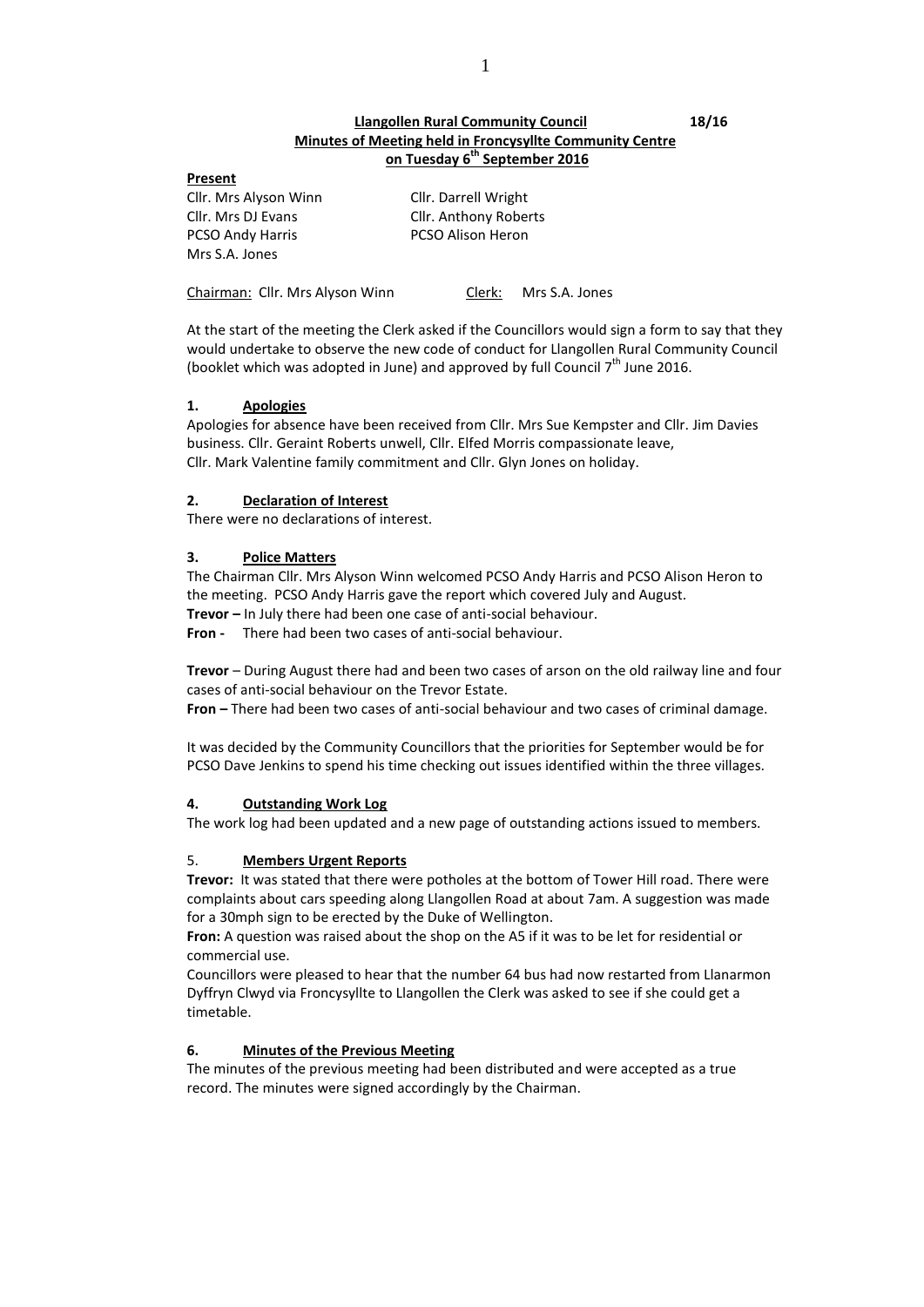## **7. Matters Arising from the Minutes 19/16**

Following the July meeting the Clerk had contacted Mr Cartwright to ask if he would be willing to act as the official Solicitor for the Community Council. Mr Cartwright has agreed to this.

A site meeting has been held in the lay-bye in Froncysyllte in attendance were C/Cllr. Pat Jeffares, Mr Paul Fairclough WCBC responsible for Trunk Roads, Cllr. Mrs Alyson Winn Chair of Llangollen Rural Community Council and Mrs Sue Jones Clerk to the above Council.

There have been complaints about cars parked on the island between the lay-bye and the A5 in Froncysyllte and this is causing a problem for motorists who are turning onto the A5 trunk road from the lay-bye.

Paul Fairclough had looked at the problem and could see that there was a lack of visibility due to the parking on the island. He gave two suggestions on how to alleviate the problem.

- 1. Double yellow lines along the roadway in front of the island with an understanding that the control would be no parking up to the lay-bye.
- 2. Reduce the island to a pavement width (road side) and use the excess, by the toilets to create extra parking.

The two options will be put forward to the Welsh Assembly Government for a decision. At the meeting the second option was the most popular as there was a lack of parking space in this area of Froncysyllte.

# **8. Planning**

## **Planning Applications:**

Variation of condition 12 imposed under planning permission P/2011/0117 to allow dual use of converted garage as both granny annex and as holiday accommodation. **Woodbine Cottage, Pontcysyllte, Trevor P/2016/0716**

Amendment to previous planning permission to reduce the size of garage and workshop (9.0m wide & 2.4m high) with mono pitch roof and to relocate to northwest boundary. **2 Cromwell Terrace, Garth Road, Garth P/2016/0736**

There were no objections to the above applications.

## **Certificates of Decision:**

Conservatory and front elevation **Stone Cottage, Cwmalis Road, Froncysyllte P/2016/0616 Refused**

# **9. Correspondence**

## **E.Mail:**

C/Cllr Pat Jeffares information regarding the number 64 bus route. Lynda Slater Canal & Rivers Trust asking for permission to re-locate the seat at bridge 34W. **Wrexham County Borough Council:** Framework for the procurement of Youth (Support) Services Invitation to the Mayor's Charity Dinner Dance 7/10/16 Martin Howarth – cemetery development. **One Voice Wales:** Agenda and minutes for the next meeting 7/9/16 Draft Local Government (Wales) Bill Correspondence and information from the Future Generations Commissioner. **General:** Thank you card from Mrs Joan Morris JDH Business Services Ltd. Accepting the appointment as our Internal Auditor with terms and conditions. Wrexham Area Civic Society newsletter and programme Details of previous Chairman's allowance and how it was spent. **Receipts:** Mr PJ Ankers Peter Green Groundcare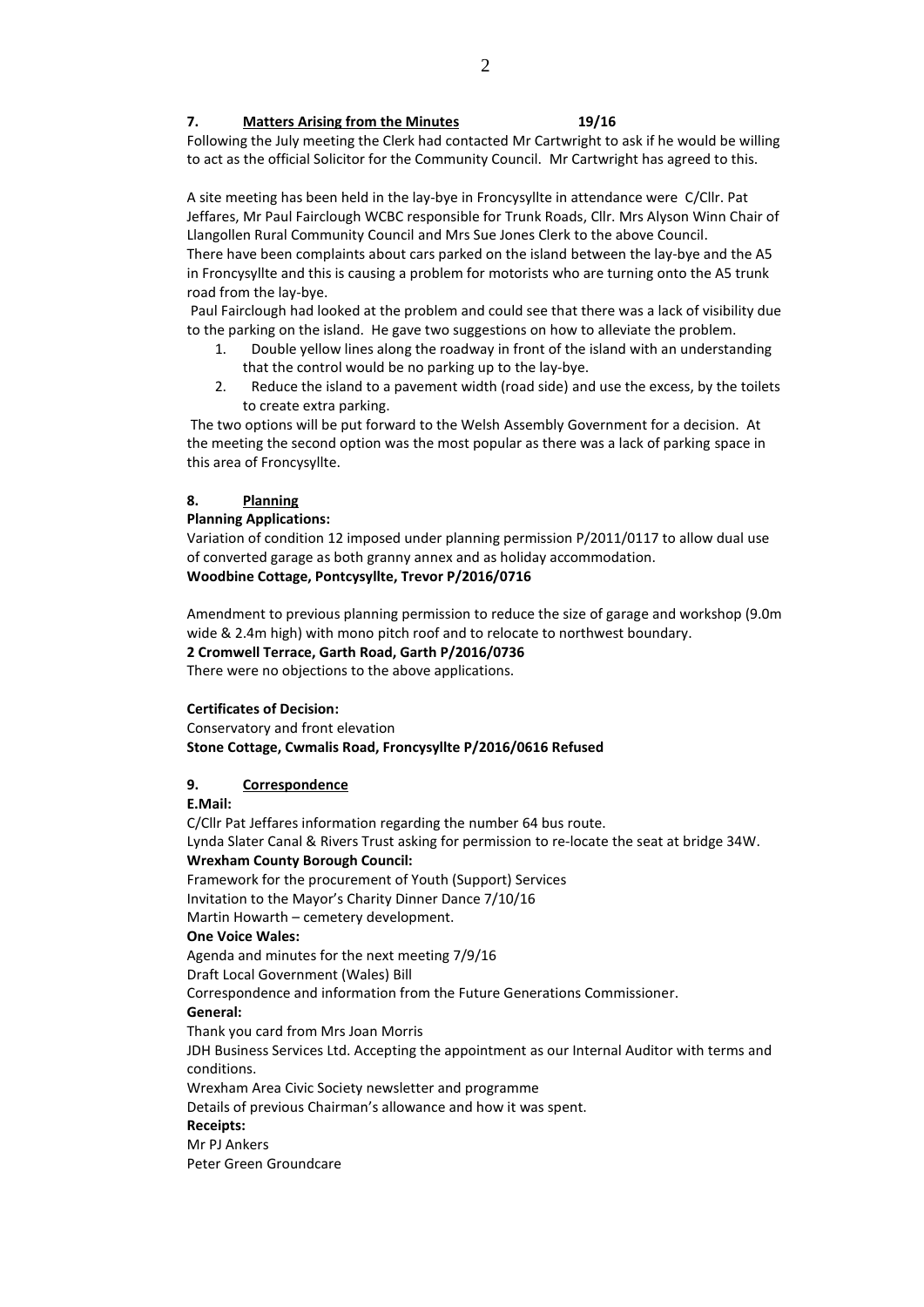## **10. Leasing of Playgrounds 20/16**

The two play-areas that are Leasehold applications i.e. The Oaks and Froncysyllte Community Centre are still pending at the Land Registry Office.

#### **11. Footpaths & Roadways**

Nothing to report

#### **12. Projects 2015/2016**

Councillors agreed for the Clerk to ask Mr Ankers to weed and cut back the containers and the raised beds in Trevor and Garth.

## **13. Meetings / Training**

Nothing to report

## **14. Noddfa Cemetery Report**

All the letters have been sent out to the local Funeral Directors with the rules of the cemetery.

## **15. Playgrounds including Garth Playground**

Work on the refurbishment of the play-area in Garth is planned to start on the  $13<sup>th</sup>$ September. Following the Annual Independent Inspection report on the playgrounds in the Ward a meeting of the playground committee was arranged during the Summer recess to look at any points highlighted. Cllr. Mrs Sue Kempster will give her report at the October meeting.

#### **16. Newsletter**

The newsletter will be ready for distribution about the  $14<sup>th</sup>$  September.

## **17. Garden Competition**

The Best Kept Garden competition was held in July and a Presentation evening will be held on the  $8<sup>th</sup>$  September in the Garth & Trevor Community Centre.

#### **18. External Audit**

The Annual return has now been received from the External Auditor with no issues identified. The External Auditor Grant Thornton said 'on the basis of our review, in our opinion, the information contained in the Annual Return is in accordance with proper practices and no matters have come to our attention giving cause for concern that relevant legislation and regulatory requirements have not been met.'

## **19a. Finance**

Copies of the Bank balances, payments and a list of receipts were distributed to the members and checked. The following invoices were authorised for payment:

| (August salary)<br>Mrs SA Jones | 101881 | NJC rates   |
|---------------------------------|--------|-------------|
| Mr PJ Ankers                    | 101882 | 415.00      |
| Peter Green Groundcare          | 101883 | 490.00      |
| <b>WCBC</b>                     | 101884 | 106.63      |
| Excel signs                     | 101885 | 86.40       |
| Peter Green Groundcare          | 101886 | 545.00      |
| Mrs SA Jones                    | 101887 | NJC rates   |
| Mr PJ Ankers                    | 101888 | 220.00      |
| <b>HM Revenue</b>               | 101889 | <b>PAYE</b> |
| Garth School                    | 101890 | 500.00      |
| Fron School                     | 101891 | 500.00      |
| Seion Chapel                    | 101892 | 200.00      |
| St David's Church               | 101893 | 250.00      |
| Capel Y Groes                   | 101894 | 250.00      |
| BP & D                          | 101895 |             |